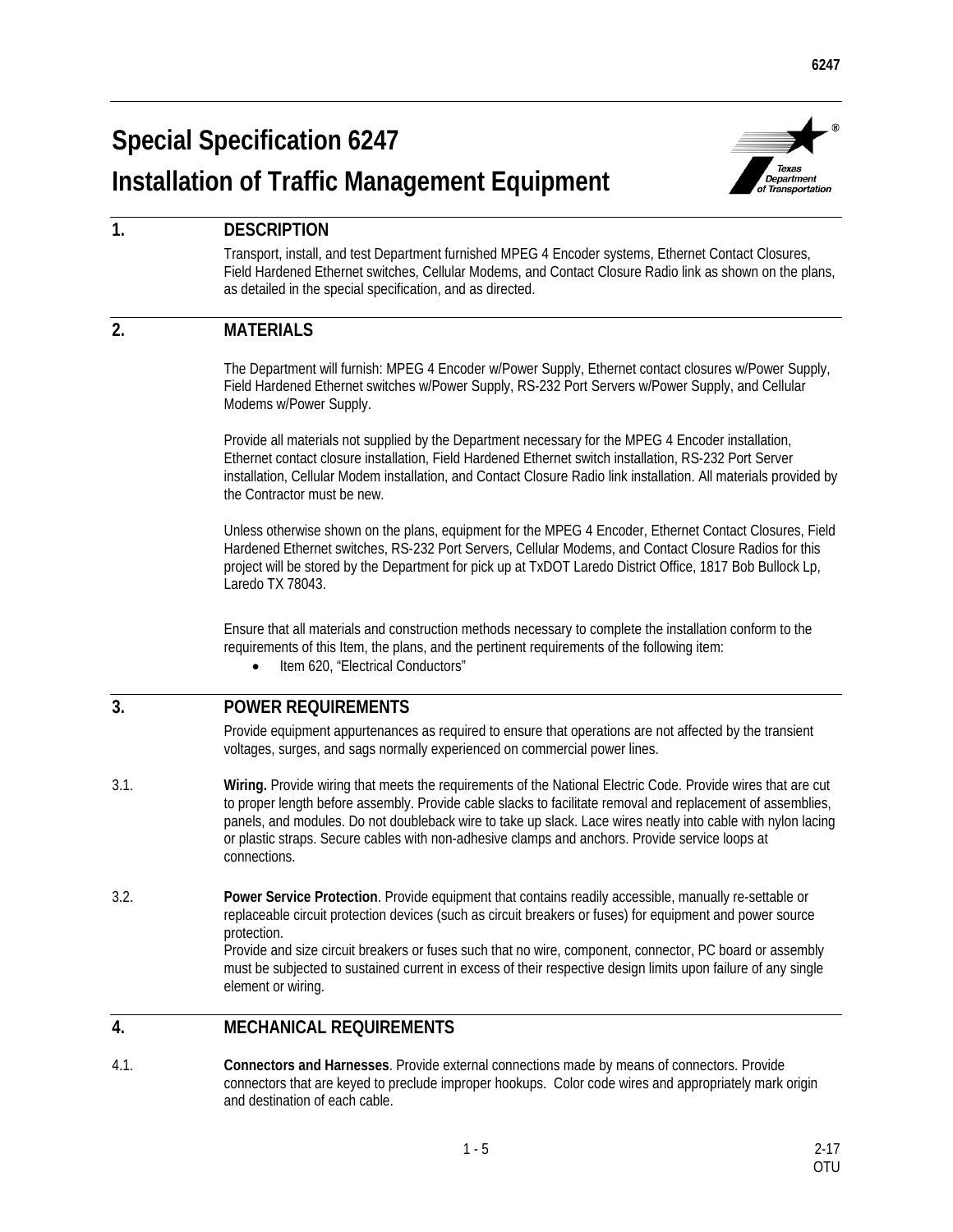Provide connecting harnesses of appropriate length and terminated with matching connectors for interconnection with the communications system equipment.

Provide pins and mating connectors that are plated to improve conductivity and resist corrosion. Cover connectors utilizing solder type connections by a piece of heat shrink tubing securely shrunk to ensure that it protects the connection.

4.2. **Mechanical Components.** Provide external screws, nuts and locking washers that are stainless steel. Provide parts made of corrosion resistant material, such as plastic, stainless steel, anodized aluminum or brass. Protect materials from fungus growth and moisture deterioration. Separate dissimilar metals by an inert dielectric material.

#### **5. INSTALLATION OF ETHERNET CONTACT CLOSURES**

Install all materials, equipment, power, and control cabling. Ensure an operating and functional system.

Prevent damage to all Transceiver components supplied by the Department. Replace any component that is damaged or lost during transportation or installation at the Contractor's expense.

**Testing**. Verify operation of the contact closures and demonstrate that the data communication links can be transmitted at a satisfactory rate from the field location to the central location. Demonstrate that the data packets are being received at the central site via a networked computer.

**Experience Requirements**. The Contractor or designated subcontractors involved in the installation and testing of the Ethernet Contact Closures, as minimum, meet the following:

Two year experience in the installation of Ethernet Contact Closures.

Must have a minimum record of having installed two Ethernet Contact Closures where they have been in continuously satisfactory operation for at least 1 year. The Contractor shall submit as proof, supporting documents, and the names, addresses and telephone numbers of the operating personnel who can be contacted regarding the system.

Provide necessary documentation of subcontractor qualifications pursuant to contract award.

#### **6. INSTALLATION OF MPEG 4 ENCODER**

Install all materials, equipment, power, video and control cabling. Ensure an operating and functional system.

Prevent damage to all Digital Video Encoder (Ethernet) system components supply by the Department. Replace any component that is damaged or lost during transportation or installation at the Contractor's expense.

**Testing**. Verify operation of the digital video encoder, together with operation of their wireless link and demonstrate that video images can be transmitted at a satisfactory rate from the field location to the central location. Demonstrate that the video image is being received at the central site and in a window on the monitor. The frame rated demonstrated at the field site shall be at least 6 frames per second for a traffic scene which has 30 percent of the scene being updated by moving vehicles.

**Experience Requirements**. The Contractor or designated subcontractors involved in the installation and testing of the Digital Video Encoder shall, as minimum, meet the following:

Two year experience in the installation of Digital Video Encoder (Ethernet) equipment.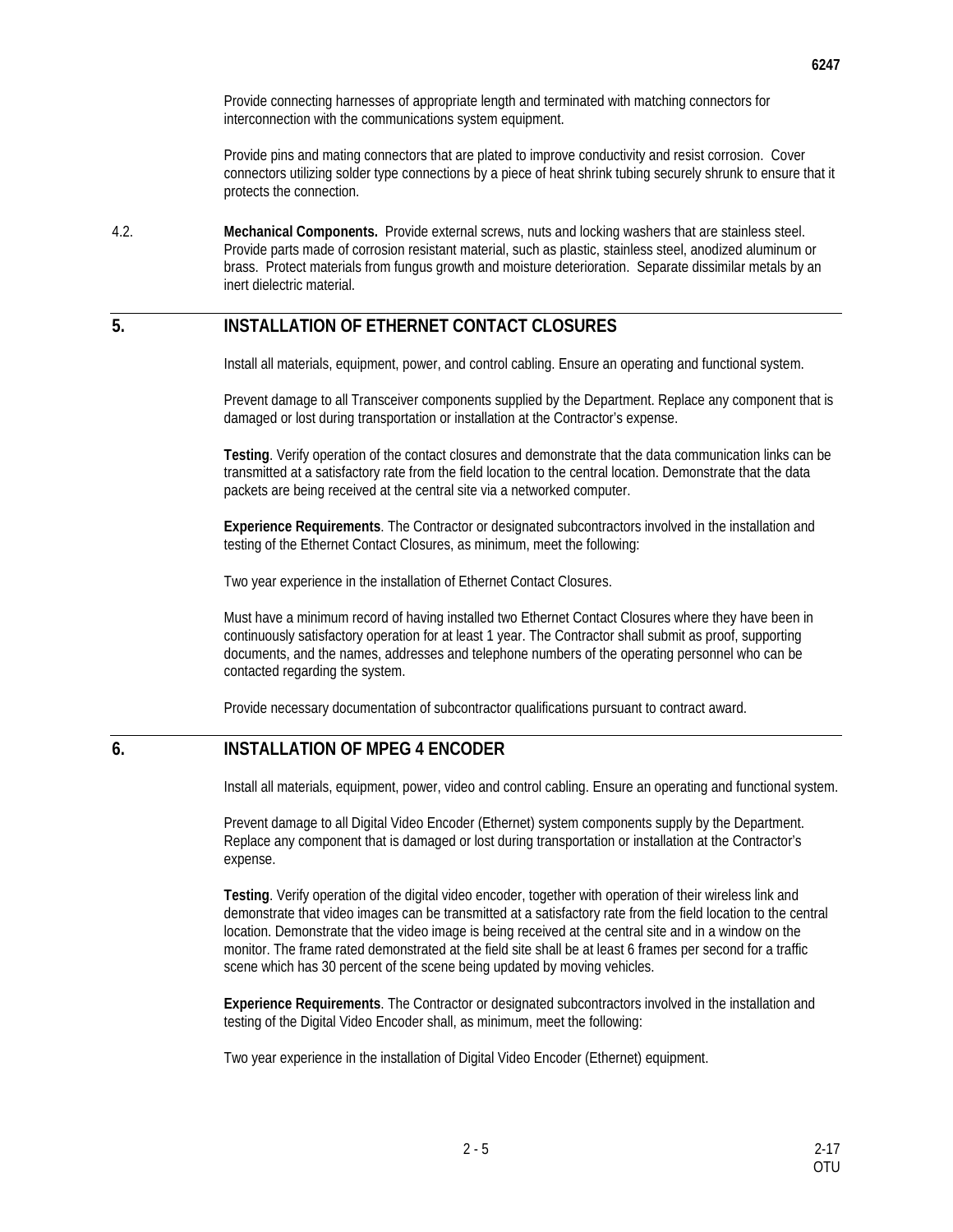Must have a minimum record of having installed two Digital Video Encoder (Ethernet) systems where they have been in continuously satisfactory operation for at least 1 year. The Contractor shall submit as proof, photographs or other supporting documents, and the names, addresses and telephone numbers of the operating personnel who can be contacted regarding the system.

Provide necessary documentation of subcontractor qualifications pursuant to contract award.

#### **7. INSTALLATION OF FIELD HARDENED ETHERNET SWITCHES**

Install all materials, equipment, power, video and control cabling. Ensure an operating and functional system.

Prevent damage to all Field Hardened Ethernet Switch system components supplied by the Department. Replace any component that is damaged or lost during transportation or installation at the Contractor's expense.

**Testing**. Verify operation of the Hardened Ethernet Switch, together with operation of its links and demonstrate that data can be transmitted at a satisfactory rate from the field location to the central location. Demonstrate that the Field Hardened Ethernet Switch data packets are being received at the central site via a networked computer.

**Experience Requirements**. The Contractor or designated subcontractors involved in the installation and testing of the Field Hardened Ethernet Switches shall, as minimum, meet the following:

Two year experience in the installation of Field Hardened Ethernet Switches.

Must have a minimum record of having installed two Hardened Ethernet Switches where they have been in continuously satisfactory operation for at least 1 year. The Contractor shall submit as proof, photographs or other supporting documents, and the names, addresses and telephone numbers of the operating personnel who can be contacted regarding the system.

Provide necessary documentation of subcontractor qualifications pursuant to contract award.

# **8. INSTALLATION OF RS-232 PORT SERVERS**

Install all materials, equipment, power, and control cabling. Ensure an operating and functional system.

Prevent damage to all RS-232 Port Server components supplied by the Department. Replace any component that is damaged or lost during transportation or installation at the Contractor's expense.

**Testing**. Verify operation of the RS-232 port servers, together with operation of their wireless link, demonstrate that the data communication links can be transmitted at a satisfactory rate from the field location to the central location. Demonstrate that the RS-232 data packets are being received at the central site via a networked computer.

**Experience Requirements**. The Contractor or designated subcontractors involved in the installation and testing of the RS-232 port servers, as minimum, meet the following:

Two year experience in the installation of RS-232 Port Servers.

Must have a minimum record of having installed two RS-232 port server systems where they have been in continuously satisfactory operation for at least 1 year.

The Contractor shall submit as proof, supporting documents, and the names, addresses and telephone numbers of the operating personnel who can be contacted regarding the system.

Provide necessary documentation of subcontractor qualifications pursuant to contract award.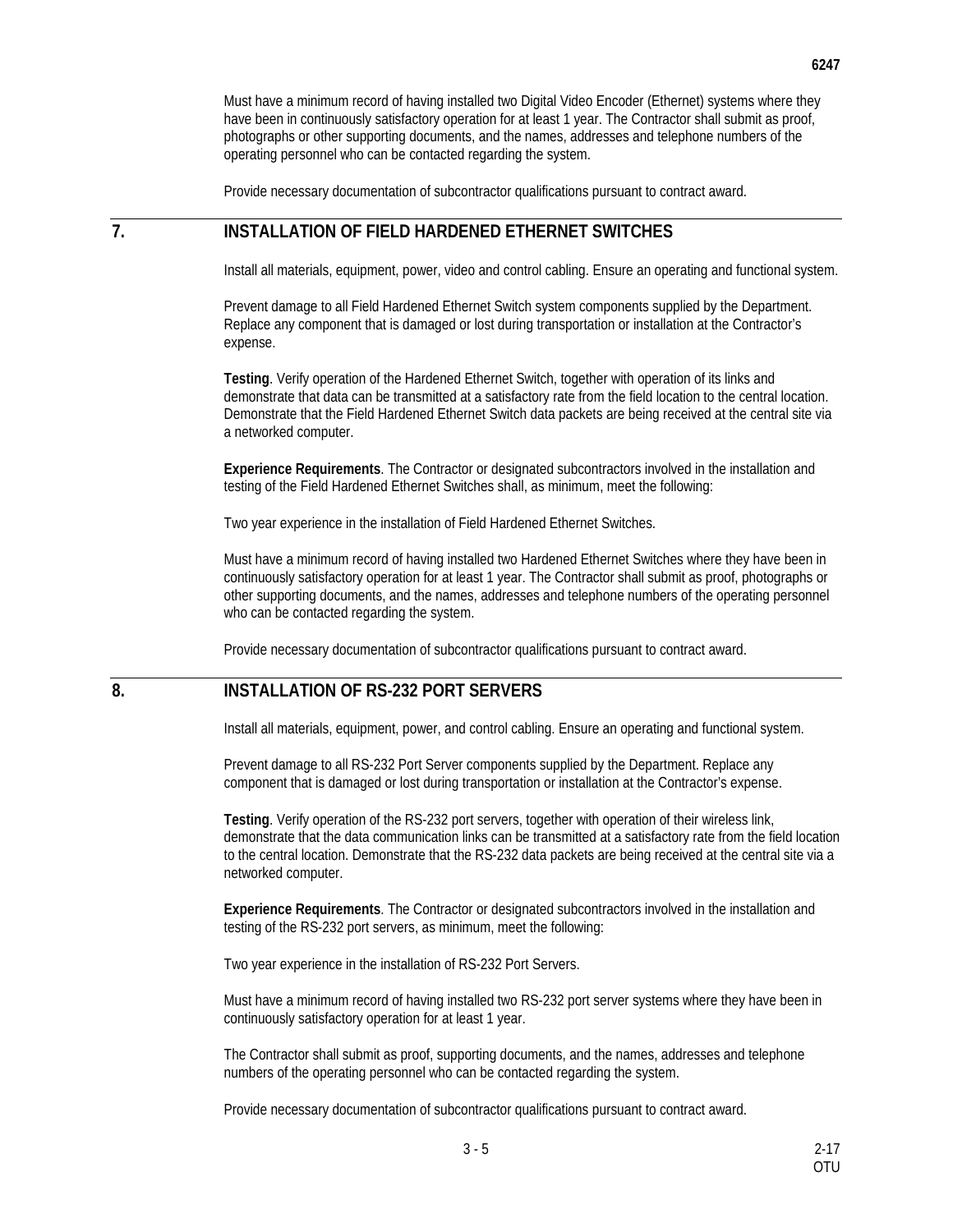## **9. INSTALLATION OF CELLULAR MODEMS**

Install all materials, equipment, power, video and control cabling. Ensure an operating and functional system.

Prevent damage to all Cellular Modem components supplied by the Department. Replace any component that is damaged or lost during transportation or installation at the Contractor's expense.

**Testing**. Verify operation of the Cellular Modems, together with operation of its links, demonstrate that data can be transmitted at a satisfactory rate from the field location to the central location. Demonstrate that the Cellular Modems data packets are being received at the central site via a networked computer.

**Experience Requirements**. The Contractor or designated subcontractors involved in the installation and testing of the Cellular Modems shall, as a minimum, meet the following:

Two year experience in the installation of Cellular Modems.

Must have a minimum record of having installed two Cellular Modems where they have been in continuously satisfactory operation for at least 1 year. The Contractor shall submit as proof, photographs or other supporting documents, and the names, addresses and telephone numbers of the operating personnel who can be contacted regarding the system.

Provide necessary documentation of subcontractor qualifications pursuant to contract award.

#### **10. INSTALLATION OF CONTACT CLOSURE RADIO LINK**

Installation consists of both radios, both antennas, all cables, mounting brackets and hardware; installed, positioned for optimal communication, configured, tested, and made operational between the RVSD (Radar Vehicle Sensing Device) and DMS in accordance with this specification and as shown on the plans.

Prevent damage to all Contact Closure Radio components supplied by the Department. Replace any component that is damaged or lost during transportation or installation at the Contractor's expense.

**Testing**. Verify operation of the Contact Closure Radio Link, demonstrate that data can be transmitted at a satisfactory rate as per manufacture's recommendations.

**Experience Requirements**. The Contractor or designated subcontractors involved in the installation and testing of the Contact Closure Radio link shall, as a minimum, meet the following:

Two year experience in the installation of Contact Closure Radios.

Must have a minimum record of having installed two Contact Closure radios where they have been in continuously satisfactory operation for at least 1 year. The Contractor shall submit as proof, photographs or other supporting documents, and the names, addresses and telephone numbers of the operating personnel who can be contacted regarding the system.

Provide necessary documentation of subcontractor qualifications pursuant to contract award.

#### **11. MEASUREMENT**

This Item will be measured as each MPEG 4 Encoder, Ethernet Contact Closures, Field Hardened Ethernet Switches, RS-232 Port Servers, Cellular Modems, and Contact Closure Radio link made fully operational, and tested.